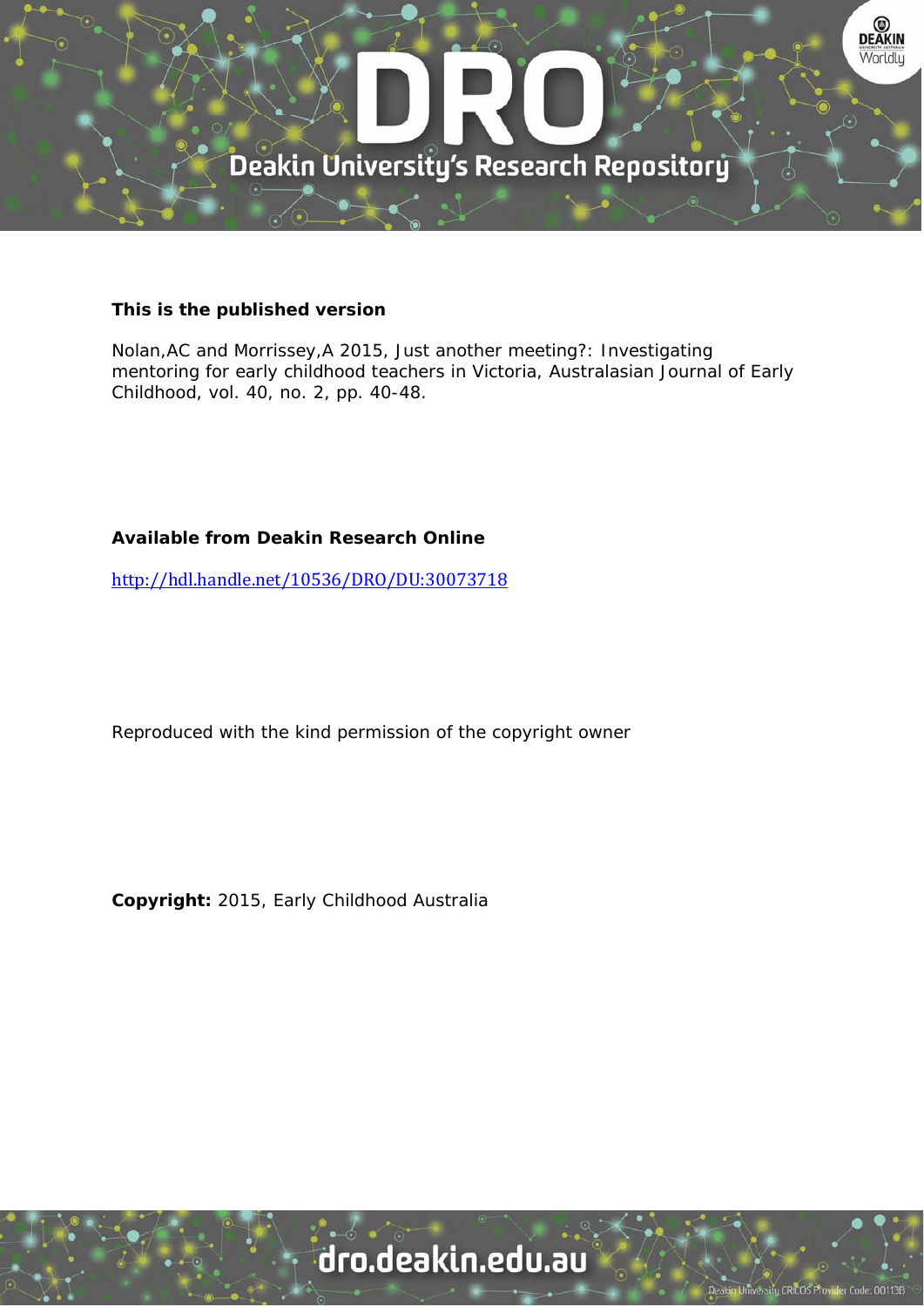# **Just another meeting?:**

# **Investigating mentoring for early childhood teachers in Victoria**

## **Anne-Marie Morrissey Andrea Nolan** Deakin University

**IN A TIME OF REFORM FOR** children's services in Australia, this paper explores the current mentoring programs on offer to the early childhood sector in the state of Victoria. The commissioned research involved the mapping of existing mentoring programs, supported by an extensive literature review. A thematic analysis of the data identified the following aspects as impacting on the success of the programs: the value placed on mentoring; the mentor's role; the level of support and training for mentors; the availability of resources; the divisions between mentoring and other management functions; tailoring of mentoring to individual professional desires and needs; and the presence or absence of formal evaluations to inform the future success of programs. The questions raised by this research prompt further consideration as to what mentoring for early childhood practitioners should look like in the future, especially related to collaborative practice and the balance between autonomy and guidance.

## **Introduction**

Situated within a time of reform for children's services in Australia, this paper grew out of the brief by the Department of Education and Training (DET) (formerly known as the Department of Education and Early Childhood Development, DEECD), Victoria, Australia, to explore the current mentoring capacity of the early childhood sector with a view to developing future mentoring arrangements for 'new to the profession' or 'professionally isolated' early childhood teachers. We were also charged with developing and implementing a mentoring program for such teachers that provided access to mentoring relationships. The *State-wide Professional Mentoring Programme for Early Childhood Teachers* offered mentees targeted support in the delivery of their programs, along with networking opportunities. The mentors had the chance to take on a leadership role, developing and exercising their mentoring skills, as they shared their knowledge within the profession.

## **Related literature**

The research literature points out that making the transition from pre-service teacher to beginning teacher is a challenging experience, which is made all the more difficult by the current reform agenda. Mentoring has been identified as playing an important role within effective

professional learning models for supporting 'new to the profession' early childhood teachers, as effective mentoring reduces teacher attrition (Ingersoll & Kralik, 2004; Smith & Ingersoll, 2004) and enhances outcomes for children through changes to practice (Nolan, Morrissey, Beahan & Dumenden, 2012b; Nolan & Beahan, 2013). Much has been written on the benefits of mentoring for both mentees and mentors in supporting and extending professional learning, improving reflective practice, supporting novice teachers, and impacting educational systems (Boyer & Lee, 2001; Buysse, Sparkman & Wesley, 2003; Long et al., 2012; McCormick & Brennan, 2001; Moir & Gless, 2001; Waterman & Ye, 2011).

However, reviewers of the mentoring literature also point out the inconsistencies in findings on the effectiveness of mentoring, including in relation to support for novice teachers, and their retention. Long et al. (2012), for example, seek to problematise mentoring as 'the takenfor-granted solution to the problem of early career teacher attrition' (p. 7). Both Long et al. (2012) and Waterman and Ye (2011), in their reviews of mentoring research, identify the inconsistent findings of links between mentoring programs, and teacher attrition and novice teachers' perceptions of the effectiveness of mentoring programs in supporting their professional development and identity. These authors point to the complexity of researching in this area, including factors such as: the variability of mentoring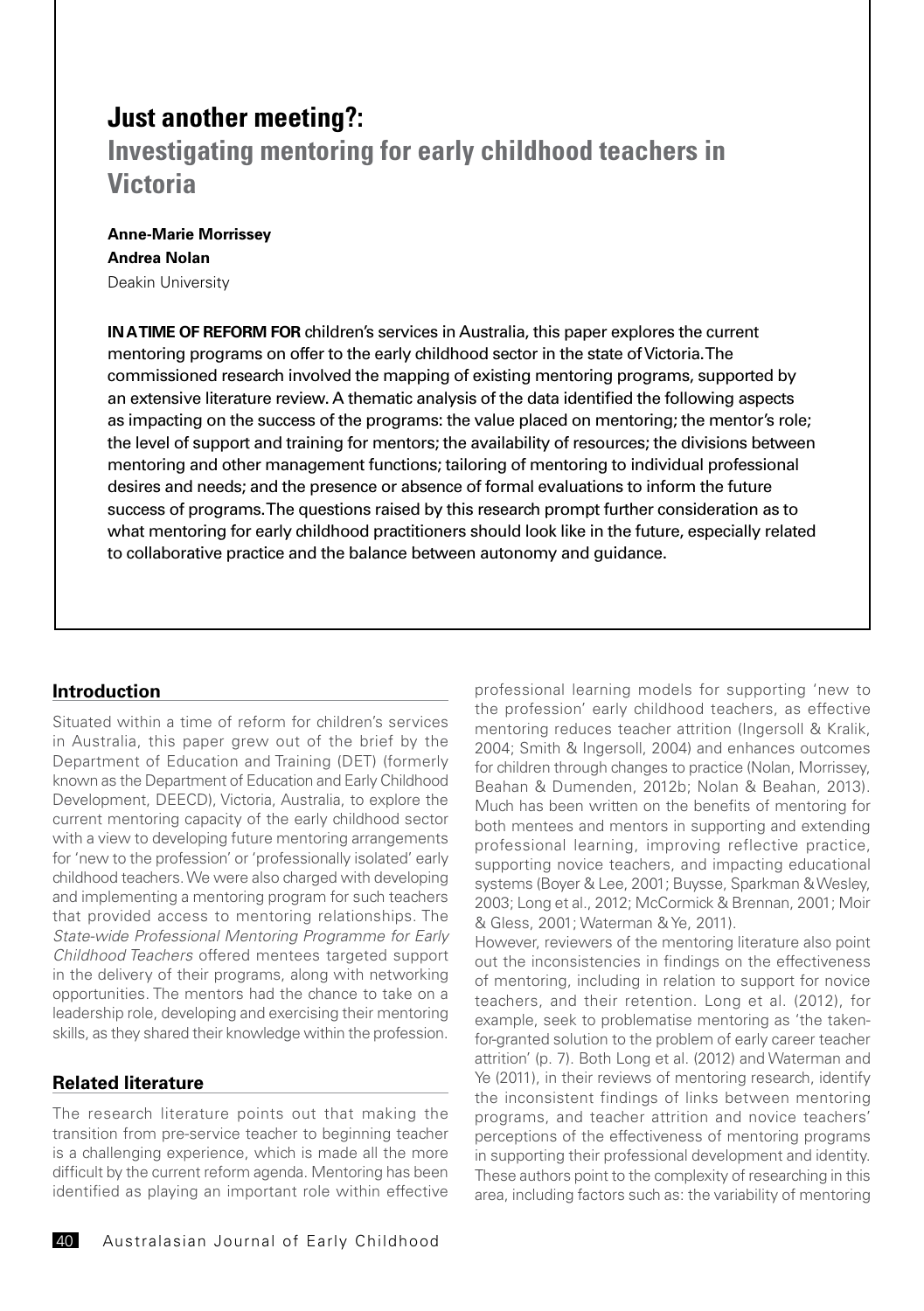programs; limitations of narrow research approaches, the complex non-linear relationship between mentoring and teacher support and retention; and the myriad of variables influencing outcomes, including individual teacher characteristics and contextual factors (Long et al., 2012; Waterman & Ye, 2011). The situation is even more complex in relation to mentoring of early childhood teachers, as most of the research on mentoring is focused on programs in the very different contexts of primary and secondary schools.

Reviewers also note a recent move towards conceptualising induction of new teachers, including mentoring, as a *process,* and a focus on the importance of novice teachers' development of their professional *identity* as teachers (Devos, 2010; Long et al., 2012; Rippon & Martin, 2006; Waterman & Ye, 2011). Long et al. (2012) note that a more holistic approach to researching mentoring has identified that highly collaborative school cultures, that value all teachers' professional knowledge, including that of novice teachers, appear most successful in retaining teachers. This resonates with a reciprocal approach to mentoring, where there is a move away from the traditional expert– novice model, to one that allows for a broader, networking approach (Sorcinelli & Yun, 2007). This approach is nonhierarchical, instead building a reciprocal, collaborative partnership. Also noted in the literature are essential attributes of mentoring programs (Roberts, 2000) such as the need for supportive relationships, a teaching–learning process, a reflective process and a formalised process (Nolan, Morrissey & Dumenden, 2012a). Moreover, mentor qualities (Rowley, 1999) are seen as impacting on the mentoring experience, with importance placed on mentors being committed to helping and accepting others, skilled at providing support, having effective interpersonal skills, and holding a belief in mentees' abilities.

Effective mentoring programs are seen as ones where goals are established and roles defined so that expectations are clear to all involved (Gallagher, Abbott-Shim & VandeWiele, 2011a, 2011b; Pavia, Nissen, Hawkins, Monroe & Filimon-Demyen, 2003), mentors are trained and receive ongoing support in their role (Stanulis & Russell, 2000), planned meetings and visits occur, time is devoted to developing the relationships between mentor and mentees (Stanulis & Russell, 2000) and there is a focus on collaborative dialogue and reflection on practice (Elliott, 2004). What is strongly suggested in the literature is that mentoring programs need to allow for the uniqueness of each mentoring relationship, tailoring the program to meet the needs of each participant (Pavia et al., 2003).

#### **Research methodology**

The research project involved the mapping of existing mentoring programs on offer to early childhood teachers across the state of Victoria, Australia, with the characteristics of these mentoring initiatives noted. For the purpose of this study, mentoring programs were chosen if their title designated that they were a mentoring program, or if they incorporated some type of collegial interaction and support. Interviews were conducted with representatives of the different programs, and related documents were sourced in order to build up a comprehensive understanding of each program. Any information publicly available relating to each initiative was also sourced. Unfortunately, access to some reports/materials was restricted due to confidentiality requirements, and some documents that were to be made publicly available could not be accessed.

In order to locate the mentoring initiatives across the state of Victoria, regional DET staff were contacted to assist in the identification of these programs. Leads were then followed up via phone and/or email contact and an appointment made for an interview. Interviews were conducted over the phone or face-to-face, depending on remoteness of location. Interviews often led to the identification of further contacts and programs which were subsequently included in the data collection phase. Early childhood student teachers at the two universities where the project was situated were asked to help identify any programs they were familiar with due to their practical placements in children's services. Researchers drew from their own professional networks to ensure as wide a capture as possible of programs on offer.

Overall, of the nine DET regions across Victoria, only two were not forthcoming with information. However, it was felt that with the abundance of information collected on mentoring initiatives in all other regions, it would be sufficient and representative across the state. Most types of mentoring opportunities available were covered by more than one example each—from the large purpose-designed fully funded program, to experienced teachers paid a few hours a week for their mentoring time, to free peer-to-peer mentoring within network groups (see Appendix). Data was analysed using a thematic analysis.

#### **Findings**

Mentoring initiatives for early childhood teachers across Victoria vary in program characteristics. This analysis focused on program goals and purposes, membership and recruitment, facilitation and procedures and infrastructure. There is also consideration of the challenges and constraints faced by the programs. Some of the initiatives were geographically located close to members, while others were located in only one place to serve teachers across the state.

#### **Goals and purposes**

The mentoring initiatives investigated here had a range of goals and purposes, ranging from the broad to the specific.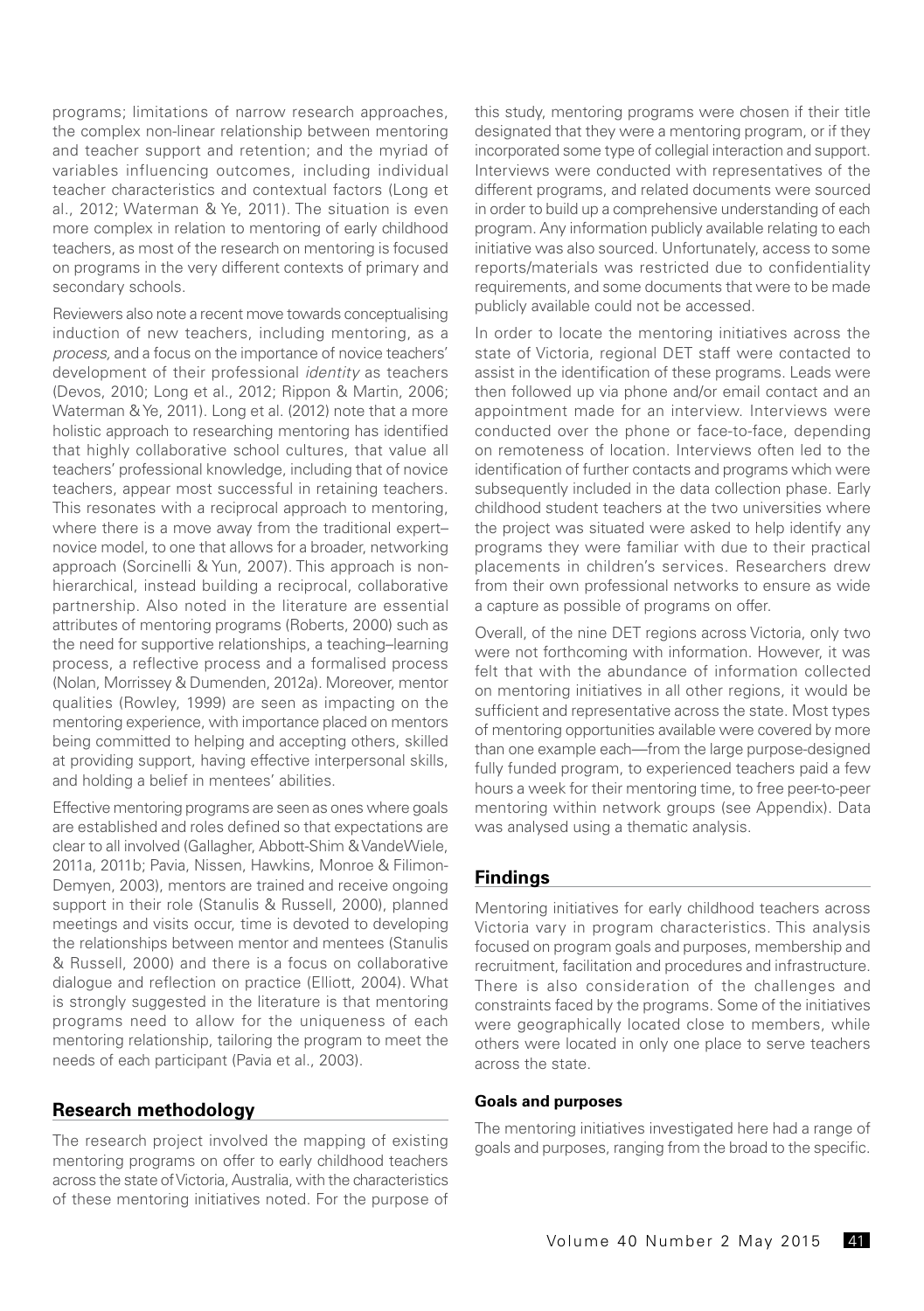They included:

- developing knowledge and skills perceived not to be covered during initial teacher training
- to provide mentoring through linking into a network rather than on an individual basis
- as a way to support and value staff
- $\blacksquare$  to disseminate information
- $\blacksquare$  to lift the quality of services
- to support staff in the implementation of the *Victorian Early Years Learning and Development Framework* (VEYLDF) (DEECD, 2011)—a curriculum framework to guide practice, and the *National Quality Standard*  (NQS) (ACECQA, 2011)—standards that set a benchmark for early childhood education and care
- to offer a space where discussion about topical, localised issues could be shared
- to offer personalised support with practice issues such as planning and setting the environment
- to offer a network where those working across the sector could come together and work towards better outcomes for children and families
- $\blacksquare$  to support work with vulnerable children, as staff were not engaging with the associated written professional learning materials.

Only three programs were specifically geared towards new graduate teachers. All other initiatives included either all early childhood teachers in local services, or cross-sectorial membership. Of the three programs for 'new to the profession' early childhood teachers, two were based on goals of assisting these new teachers to acquire the necessary skills to manage kindergarten services effectively. These two initiatives saw themselves as being able to further enhance the skills and knowledge that the teachers had developed during their training, focusing on helping them understand the complexities of managing a service. These programs were designed as complementing what was seen as the 'theoretical' knowledge gained from pre-service teacher preparation courses with what one coordinator described as 'the actual practical knowledge and the day-to-day'.

According to one coordinator of a program targeting new teachers, graduates could be expected to have the basic teaching skills in working with children, but struggled with the challenges of leadership and running a service:

*… Probably, second year in, we realised they [new graduates] were coming in with a significant shortage in skills in relation to dealing with the complexities of looking after a kindergarten service. Certainly, their skills and abilities in dealing with the children were quite up to standards, but it's in relation to all the additional tasks that are involved—family relationship building, dealing with committees, and all that sort of stuff [such as] filling out a variety of departmental*  *information, completing their anticipated data/ confirmed data, transition statements (they knew about them, but what did they look like, time involved, completing them), the skills in building relationships with the families to get those statements completed correctly … generally, the nuts and bolts of looking after a stand-alone kindergarten service. They come out of university with 4 weeks' fieldwork in the last year, versus walking in and having the responsibility of managing the other staff at the service …*

*… So they're not only coming out [to the centres/ services] as just early education teachers but also as leaders/supervisors of other staff—which could be quite challenging especially if an assistant has been in the service for a significant number of years and has built quite significant relationships with the community that they're in and also the other staff members—there can be some issues involved with that. So, we identified that some of the graduates who were coming to us didn't have any idea [about] what's involved [in running a service].* 

The other initiative specially designed for new or 'professionally isolated' early childhood teachers, was built on increasing their access to mentoring relationships which were based around discussions on pedagogy and developing effective practice.

Many of the networks run by local councils and cluster managements, while providing opportunities for networking, information sharing and discussion of ideas, at the same time also supported management functions. For example, participants in one initiative which encompassed a range of early childhood professionals as members, identified their reasons for attending group meetings as including: being able to talk about Maternal and Child Health cases; establishing a network for monitoring children and families; and being able to find out in advance the number of childcare places needed the following year. Thus it seems that the meetings for this group were focused on other issues, not solely on mentoring processes.

Other programs included aspects of staff monitoring and assessment. In one program, a senior teacher performed both mentoring and appraisal roles. In another program, mentee participants were identified as new teachers who were 'not coping', based on discussions with the teachers themselves, and feedback from families and committees.

#### **Recruitment and membership**

Three mentoring initiatives had more formal recruitment processes for members, but these all related to teachers new to the early childhood profession. One of these programs, run by a local government authority, was very distinctive as the mentees, once accepted, taught alongside experienced teachers and did not have their own groups of children to teach, similar to an apprenticeship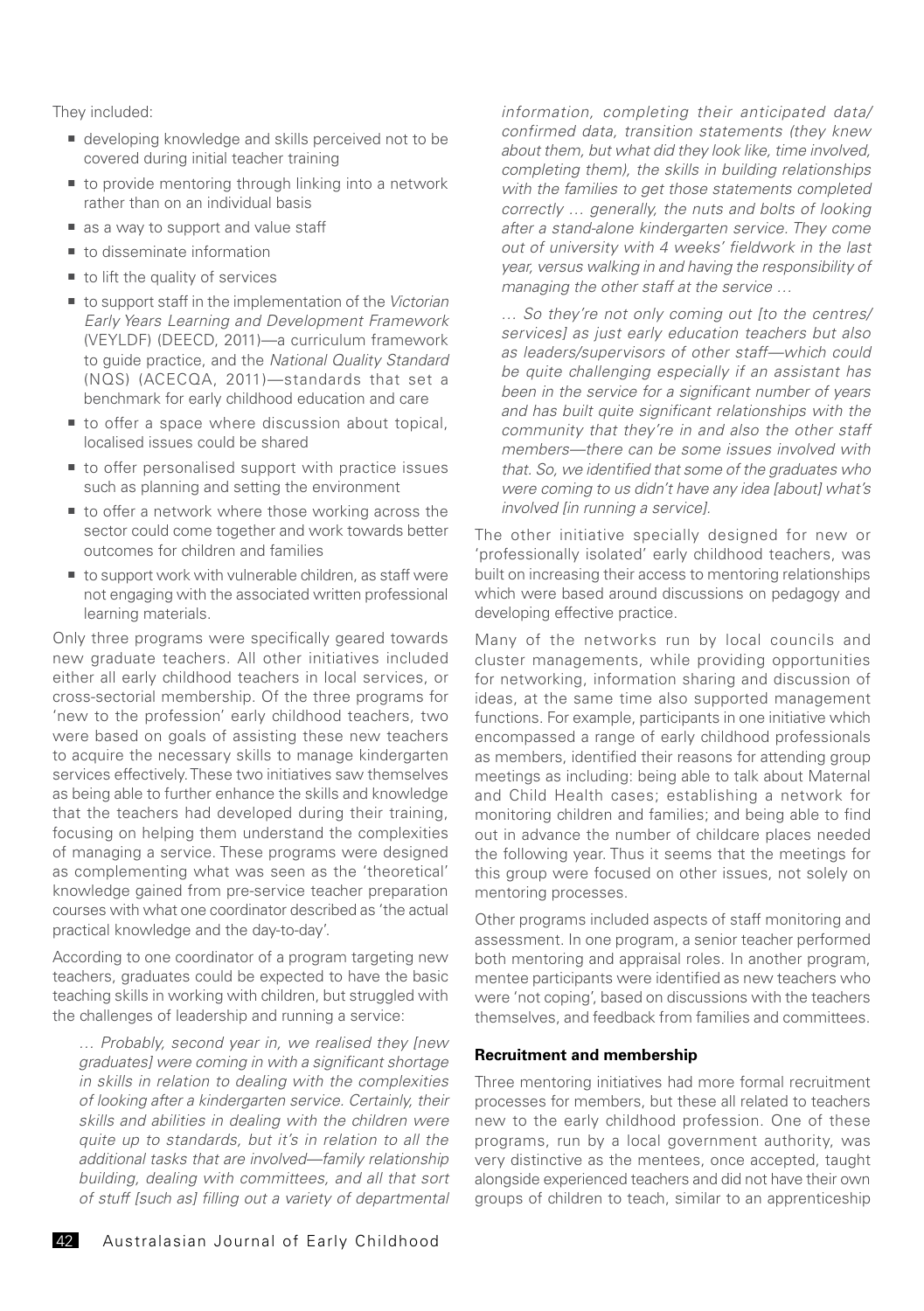model with the mentees being guaranteed a full teaching position the following year. The kindergarten coordinator described how it worked:

 *… we want to give them that year of practical, onthe-job foundation. And then following that, the year after, we can then appoint [them to] a role in a kindergarten, having their own group as such. But in the mentoring year [first year] they haven't actually got their own group, they'd be partnering with another teacher, they're co-teaching a group. There's also some scenarios where they float around our services … so they're getting to see a range of practices and on-thejob skills from quite different teachers.*

As noted above, some groups had a cross-sectorial membership whereas others were restricted to early childhood teachers only. In fact, five of the 14 initiatives charted in this report had cross-sectorial membership. The choice of membership was closely tied to the goals and purposes of the program. For all these programs, mentors were recruited on the basis of their experience in the early childhood field. One program varied by choosing mentors, not on years of experience, but by whether or not the person was deemed an 'effective communicator'.

Some initiatives had used 'gate-keeping' as part of the organisation of their membership. In one program, kindergarten coordinators acted as gatekeepers. For the fully online forum initiative, the forum moderator acted in this role. Entry into other programs was mediated by the criteria set for entry as decided by the DET (i.e. Children's Services Advisors and Quality Improvement and Learning Transition Managers in regions) for programs they funded. Other initiatives were sector or location specific (geographical or by cluster), or determined by the local council (in consultation with the teachers themselves and feedback from families).

#### **Facilitation and procedures**

All initiatives had either a designated facilitator or someone who drove or championed the program. This varied from a paid designated position to a task that someone took responsibility for, but without acknowledged allocation in their workload. Some of the initiatives offered support to mentors through meetings or online forums. For one mentor the role of staff appraisal was incorporated into her mentoring role. Only two of the programs held training for the designated mentors/ coaches. Two programs had resources, one of which was a generic set of resources that all members received, and the other provided resources 'as required'.

Some type of regular contact was a feature of all mentoring initiatives, however the exact nature of this varied across programs. The variations included individual phone conversations and emails, group meetings, contact on demand, and scheduled contact such as monthly for the life of the initiative. One mentor described what she saw as the value of email and phone contact:

*I think the ability to email, [make] phone calls, make sure you're available—it means that little things don't become big things. Even though it might be more ideal if you're out there more frequently in the centres, the way the technology works, we can actually keep in contact without actually physically being there all the time.*

Face-to-face meetings were a popular choice of how these programs operated, with the meetings varying from one annual meeting, one meeting per term, to meetings every couple of weeks. Some of these meetings had guest speakers, while others concentrated on airing and addressing issues raised by members. Meeting times were either at set times (day or night), or varied so that all members had the opportunity to attend at some time. These meetings were often facilitated by someone in a mentor or facilitator role, however one group alternated the venues and roles between the group members.

Site visits to centres also appeared as features of some programs and varied from one annual visit, one per term, or every six–eight weeks. Visit activities could include observations, modelling practice and behaviours, and/or discussions about practice and the implementation of the VEYLDF and the NQS. One program manager described how it was left to the mentor's discretion as to how to best use their allocated time:

*… there are weeks when she won't have any faceto-face contact with any of the centres, but every third week, she would use up more than five hours to formally visit one of the centres/services in the cluster, meet with the kindergarten teachers and other staff, and provide assistance. Each service/centre is visited at least once a year. Otherwise, the mentor is always available to all staff by phone, email, or through informal meetings at a mutually agreed time.*

Online forums were part of some programs, and for one initiative it was the complete mode of contact and communication. Dedicated websites were attached to some programs with forums built into the websites. The moderator of one forum noted that:

*There is quite a bit of networking that happens within the group … it is a particular interest in something or knowledge about something, you know, somebody knows how to get rainwater tanks, or somebody knows how to get a bilge pump, or somebody knows where to get butterflies, and we would put general information on, but they can talk to the person who actually has that information, and get it directly as they need [it].*

A major perceived benefit to members of online programs was having an early childhood network to belong to, without the need to travel for meetings.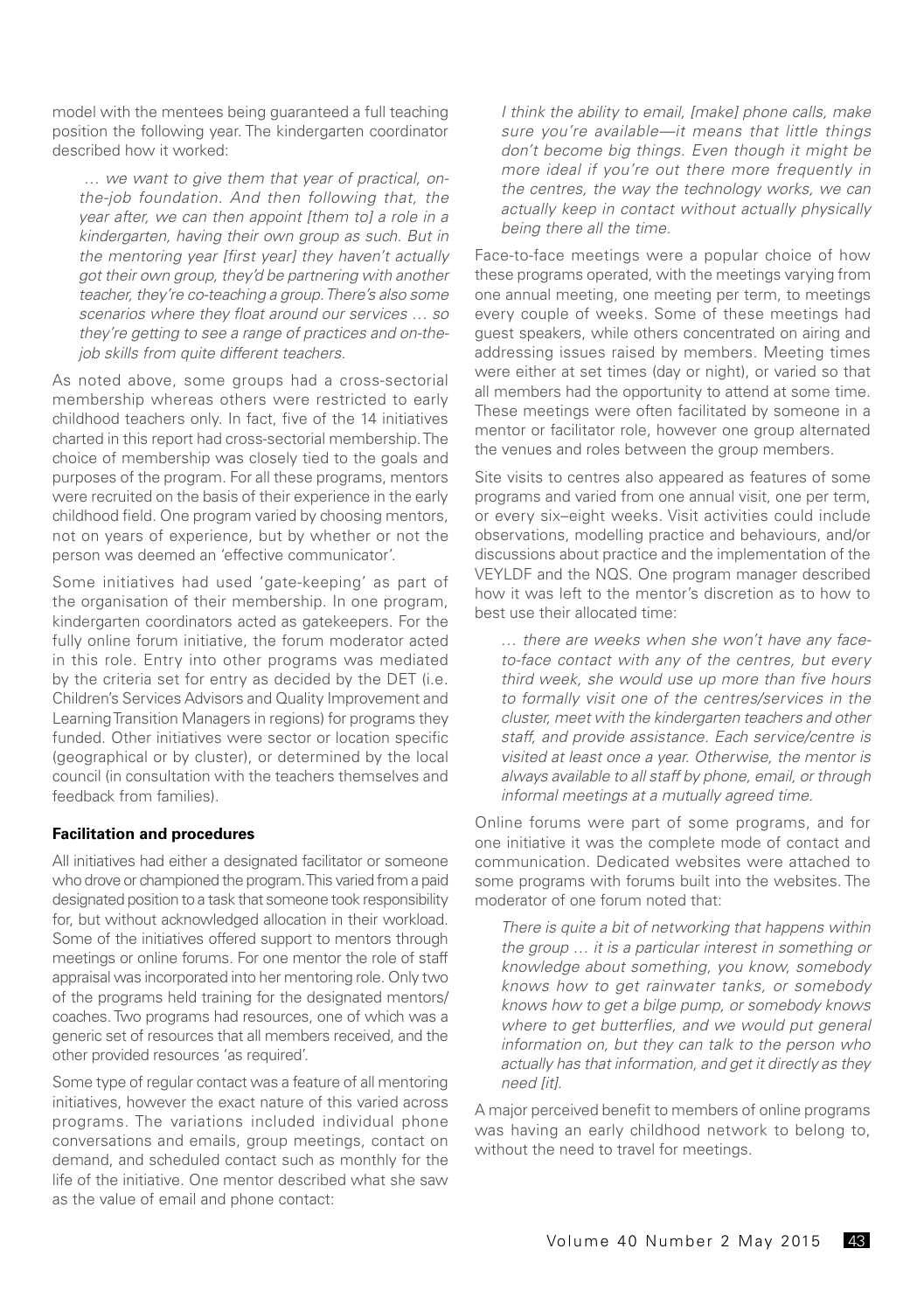#### **Infrastructure**

The infrastructure of each initiative varied from the in-kind position of facilitator, with workload recognition, to a paid, designated position varying from three hours per week to full time (local government funded). One established program alternated the roles and responsibilities between group members as there was no funding for a facilitator. For three of the mentoring programs, contractors delivered the DET-funded programs. In some local council and cluster manager programs, mentoring was part of position descriptions so there was no extra financial entitlement to this role. In the local government program that employed graduate teachers, described earlier, the mentees were paid a graduate teacher wage. The mentors in that program received no remuneration for their mentoring activities with the graduate teachers; however, they were compensated by having a co-teacher with whom to share their workload. This meant, for example, that they were able to have extra time away from face-to-face teaching, for activities such as planning and professional development.

Another local government authority shouldered the cost of providing informal mentoring to new teachers as part of the cost of providing the services:

*As far as the cost is concerned, we weigh up the cost of these graduates failing, not being able to maintain a position in our organisation versus the cost of getting somebody in a few hours a week to give them a hand. We kind of took that cost on the chin, we've got no formal arrangements, and if the money runs out then we stop. So it's a bit of a catch-22, and we do risk leaving those graduates quite vulnerable, we have got some families in some of our communities that have extremely high expectations, and we've got staff in some services [who have been there] for a number of years and [who are] very skilled and experienced and if that staff goes—for one reason or another—we replace them with a graduate, it's quite a daunting process for that individual, so I guess we have to put a few of those considerations together when we look into what we do.*

#### **Challenges and constraints**

Across all the mentoring initiatives there were a number of factors that impacted on the programs, limiting their reach or longevity. For programs that were funded there were cessation dates. Some initiatives were restricted in scope. For example, the online forum could only cater for 200 places due to a technical limit. Other programs were only available to staff of particular centres or under cluster managements, or according to geographic location or sector type.

Participation in most initiatives was voluntary and this caused a fluctuation in numbers, especially where meetings were held outside paid work hours. Teachers found it difficult to attend meetings due to a lack of time. One coordinator described the difficulties faced by teachers wanting to attend meetings that were held on weekday afternoons:

*Not for the fact that they don't want to come, but that they haven't got the resources … A lot of people talk about offering financial resources but I think the relief just isn't there. Especially with the new framework that's been put in place now, they have so much extra to do outside of their normal work hours—this [mentoring group] is just probably another 'something else'. I think for everyone working [in child care], how do we make things available for people without putting too much pressure on them and their lack of resources, really. So, like I said, it's all right to say, 'I can financially compensate or something [for the relief teacher]' but then there's no relief teacher—that's the problem.*

Another coordinator expressed her frustration with the difficulties of running a network program when potential but busy participants did not want to come to 'another meeting':

*I think it has the potential. It absolutely has the potential. If people who were a bit more enthusiastic came along, it definitely has the potential. Council was providing myself, a preschool teacher, and my other colleagues—there's good qualified people there from whom they could gather information and get support and mentoring but it just wasn't really cutting it … It would have been great if we could have had more members.*

In the programs where a mentor/facilitator was funded this was often for insufficient hours than were needed to undertake the complex role and to cover all centre locations. One mentor, who was paid for her work, noted the voluntary nature of much of the mentoring that happens in early childhood:

*The unpaid rate in early childhood is high and you always work a lot more hours than you are paid for … so it is nice [to be paid] … I feel that it is a bit of a recognition of the fact that I have been doing some of this work, that it is recognised, that yes, it is time consuming, and I am now able to offer more to staff. I mean, I tried to do as much as I could before, but I mean I am not any saint or anything, I mean, obviously my centre's work came first, and I have a family, and all of that … I can't really justify spending my whole life supporting others without it being part of my paid work.* 

#### **Discussion**

This research found a variety of forms of mentoring happening in Victoria. These ranged from structured and relatively well-resourced programs integrated into formal employment arrangements, to spontaneous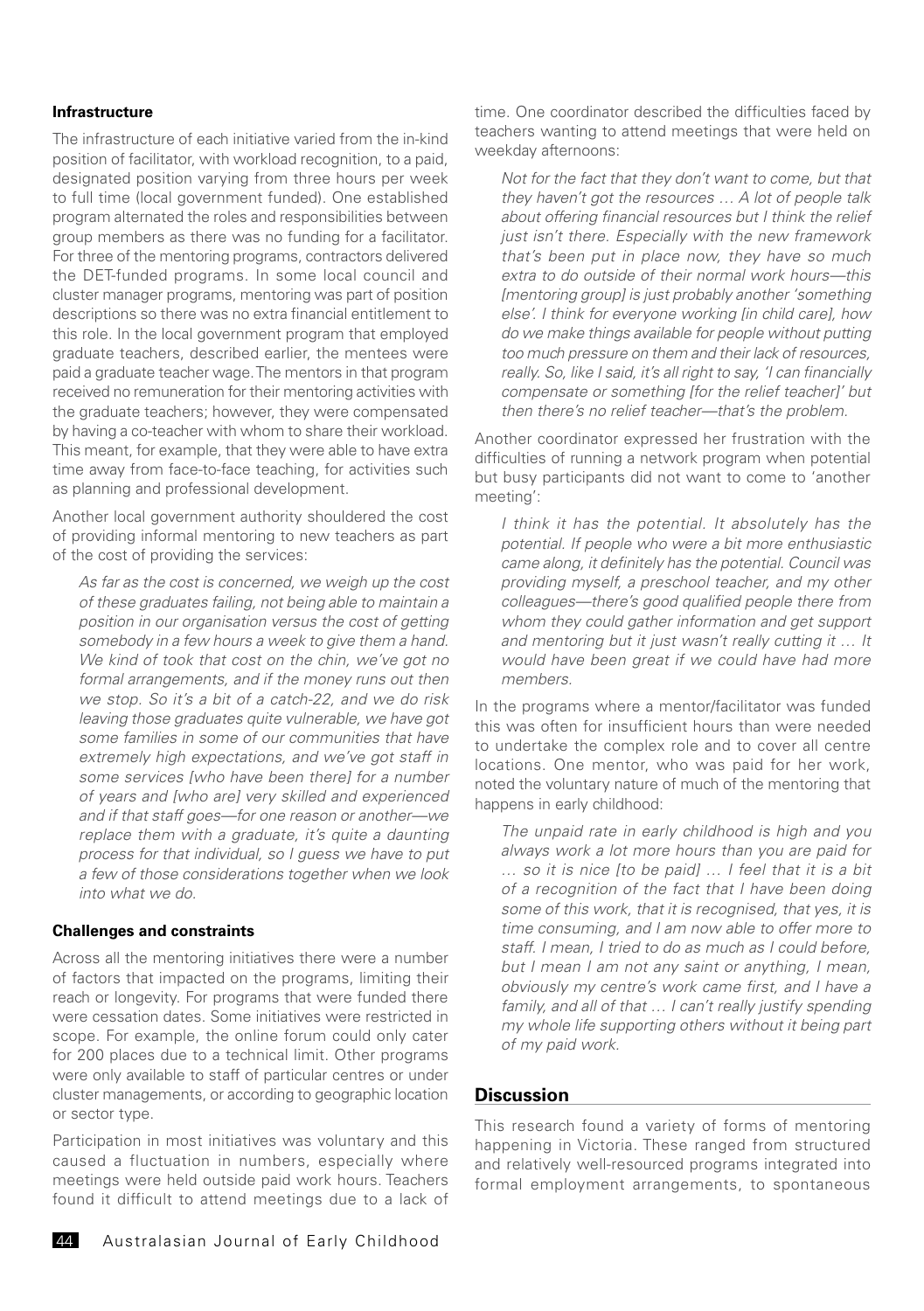'coming togethers' in online discussions. In addition, both mentoring program participants and coordinators saw mentoring as taking a range of different forms and having a variety of objectives. A common theme, from both coordinators and participants in the various programs, was that mentoring was important for both beginning and experienced early childhood teachers, as well as other professionals, especially in a time of major reforms. A few of the programs were specifically targeted at newly graduated teachers. While it was considered that these beginning teachers 'knew the children's stuff because that's what they've been taught', they were seen as particularly needing support in developing skills in the day-to-day running and management of a centre. Coordinators of those programs targeted at new graduates also perceived working with families as a challenge for these teachers.

While several of the programs have been, or are in the process of being evaluated, the majority have not undergone formal evaluation processes. It needs to be acknowledged that the dominant voices in our research are of those who ran the programs, either as managers, or session coordinators, coaches, etc. Only occasionally have we been able to access feedback from participants, either mentees or mentors. This means that reports on successes and challenges of the programs are from a certain perspective, as is the identification of mentoring needs and program aims. An example is the emphasis in the programs for graduate teachers on developing skills in 'running the centre', based on an assumption that the fundamentals of teaching practice and working with children 'have been learnt' at university. It is interesting to compare the assumption that mentoring in basic teaching practice is not a priority for new graduates, with findings from the *State-wide Professional Mentoring Programme for Early Childhood Teachers* which we implemented. Participating mentees were surveyed on their expectations of the program and what they hoped to gain from it. While there was some mention of looking for support in developing practical skills in running centres, overwhelmingly mentees were looking for support in developing their teaching practice, working with families and meeting the challenges of recent reforms (Nolan, Morrissey & Dumenden, 2013).

There were several programs where mentoring was associated in some way with processes other than mentoring support, including monitoring or appraisal by management. In one program, the mentor carried out both mentoring and appraisal roles. In another program, new teachers who were 'not coping' were identified to be participants. While these may have been effective and efficient ways of rolling out these programs, maximising the use of limited resources, it is pertinent to consider whether it is better to ensure some distance between management processes of monitoring and program evaluation, and mentoring activities. For example, all three mentee cohorts who took part in the *State-wide Professional Mentoring Programme for Early Childhood Teachers* appreciated the fact that their mentors were from outside their own workplaces. In their opinion, this professional distance allowed them to be honest in their discussions with their mentors about their development as a professional. Trust was built between each mentor and mentee, with mentees very much seeing mentors as 'on their side' and working in their best interests.

Comments from two of the participants in another mentoring program suggest that without that distance, mentoring can be perceived as intimidating and perhaps seen in part as an evaluative activity by management:

*One feels less intimidated in networking meetings than in a one-to-one mentoring situation where the mentor comes to the centre to do the mentoring.*

*Networking meetings are less threatening than formal mentoring arrangements.*

It is interesting to contrast these comments with participant feedback from the *State-wide Professional Mentoring Programme for Early Childhood Teachers* where preliminary evaluation data indicated that mentees valued mentor visits to their centres as a highly supportive practice (Nolan & Beahan, 2013; Nolan et al., 2012b).

The programs reviewed in this research used a range of structures to provide mentoring. They ranged from 'democratic' networks of practitioners, who made decisions on their own organisation and agendas, through to management-instituted arrangements, including employment conditions. Different strategies and approaches were also used, from open online discussions to informal meetings and discussion, to instructional coaching. Decision making about mentoring goals, and even about participation itself, also varied. Some programs were voluntary, some open to all. In others, participants were selected on the basis of certain criteria, or were required to participate in mentoring.

One of the principles for a successful mentoring program identified in the literature is that each mentoring relationship is unique, and that mentoring programs should allow for individualised arrangements in order to fit each participant's developmental needs. It is useful to remember this when looking at different mentoring programs. For example, one program involved quite directive instructional strategies, in a centre-based program in low socioeconomic areas. One of the coaches commented that:

*It's more than just mentoring because I'm there a lot of the time—modelling behaviour, modelling practice for educators … so that they can learn to use that in the service with the children … [I am] influencing and changing the educators' practice: 'Do what I am doing'.*

This project had not been formally evaluated, although the project team described a number of positive changes in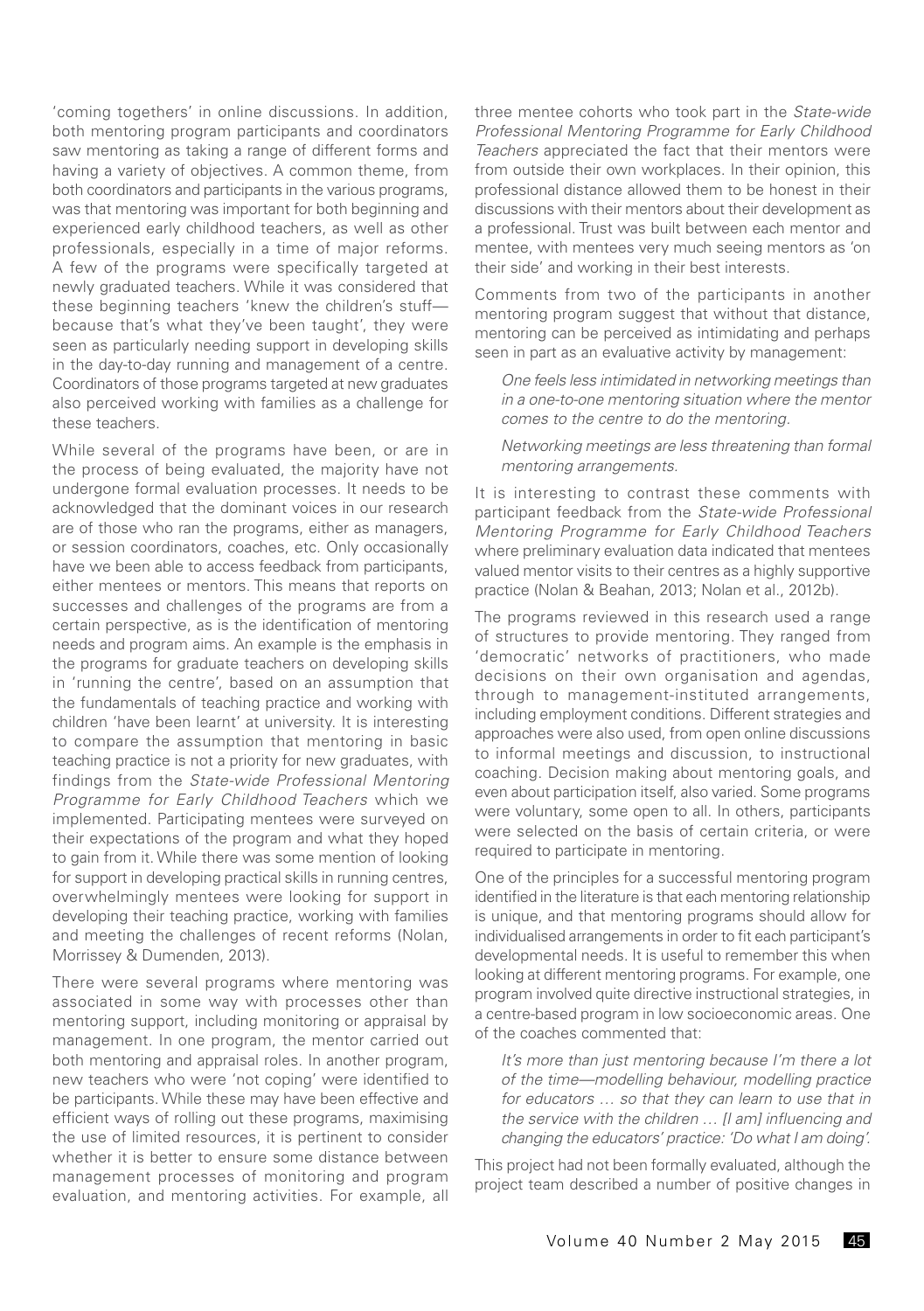services that participated in this program. However, the approaches of this program were quite different from those used in the *State-wide Professional Mentoring Programme for Early Childhood Teachers* where mentees were required to develop their own goals, to be achieved through an action research project. Mentors were encouraged to support mentees through this process by encouraging them to build on their own particular strengths, engage in reflective practice and develop individual approaches to teaching based on their own pedagogical philosophies and values. Findings from the formal evaluation of that project indicated a high level of satisfaction from both mentees and mentors (Nolan & Beahan, 2013; Nolan et al., 2012b).

The literature has identified the mentoring relationship to be of crucial importance, particularly in mentoring programs for beginning teachers. The literature has also identified that the provision of time as a resource is essential for successful mentoring. This is reflected in the comments of many of those running mentoring programs in Victoria, where teachers' busy workloads and lack of time impeded the success of mentoring programs, particularly those involving network meetings requiring teachers to attend outside their working hours. One facilitator described the challenges she faced:

*… to actually get people there was like drawing teeth … and they weren't really forming any network bonds … Because they were just so busy already. The thing I heard all the time was: 'It's just another meeting. Why do I have to come to another meeting?'*

The challenge of resourcing mentoring was a common theme across all programs. Even the comparatively wellresourced programs faced limitations and an uncertain future. In addition, one of the most consistent messages coming through was a reluctance to continue the provision of unpaid or uncompensated informal mentoring on the part of coordinators and practitioners, in the interests of work–life balance. One possible approach that may assist in addressing this issue is the integration of a mentoring component in staff roles that provides time, reward or compensation. For example, in one program the kindergarten coordinators accepted a mentoring role as part of their job. The employment of a new graduate teacher to work alongside an experienced teacher in centres gave more time for both to engage in mentoring activity. In this way, the extra duty of mentoring for the experienced teacher was compensated for by the support of having a graduate teacher to share the teaching responsibilities. However, how the appraisal role is conducted in situations like this needs further thought. Our research indicates that there is a place for different mentoring functions, purposes and approaches. For example, mentoring by a supervising teacher on placement or an 'apprenticeship' model is about mentoring in the workplace and includes a supervisory/appraisal function, whereas there is also a place for mentoring by someone outside a teacher's

workplace, perhaps serving a different purpose, as part of a community of practice.

The literature indicates that training and support for mentors is crucial for successful mentoring. It could also be asked whether mentoring, either as a mentor, mentee or member of a community of learners, should be regarded as an integral component of a teacher's role, not as a burdensome addition to their existing workload, but as an important responsibility with an appropriate allocation of time and resources. Most teachers already informally undertake mentoring, such as for pre-service teachers on professional experience placement, working with new teachers at their centres, or as educational leaders. Most, however, receive no training or support to undertake these roles, and we have little knowledge of how effectively they do so.

#### **Conclusion**

Effective mentoring reduces teacher attrition (Ingersoll & Kralik, 2004; Smith & Ingersoll, 2004) and enhances outcomes for children (Nolan & Beahan, 2013; Nolan et al., 2012b). Therefore, we could regard teachers' professional lives as moving along a mentoring continuum, from being mentored as a pre-service and graduating teacher, to eventually becoming experienced mentor–teachers themselves. Identifying the changing mentoring needs and roles of teachers, and providing resources to support them through these career stages, may be a profitable investment. The new mandated role of educational leader in every centre may also provide an opportunity for establishing mentoring as an essential activity for early childhood professionals, and for developing mentoring skills in experienced practitioners.

The following questions have arisen from our research which explored the types of mentoring programs on offer across the state of Victoria. We offer these for consideration:

- How can the mentoring needs of beginning teachers best be identified and met?
- Should mentoring always be based on a mentee's selfidentified goals, or is there a place for goals imposed by management, regulatory authorities etc.?
- Can ill-devised mentoring programs actually create negative outcomes, such as by: undermining mentee confidence in their own competence; 'tagging' program participants as incompetent or 'not coping'; encouraging the adoption of 'quick fixes' or 'one-sizefits-all' solutions?
- How might mentoring of pre-service teachers, such as in professional experience programs and internships, fit with a conception of mentoring as an essential activity for early childhood professionals? What part might higher education institutions play in mentoring for early childhood professionals in Victoria?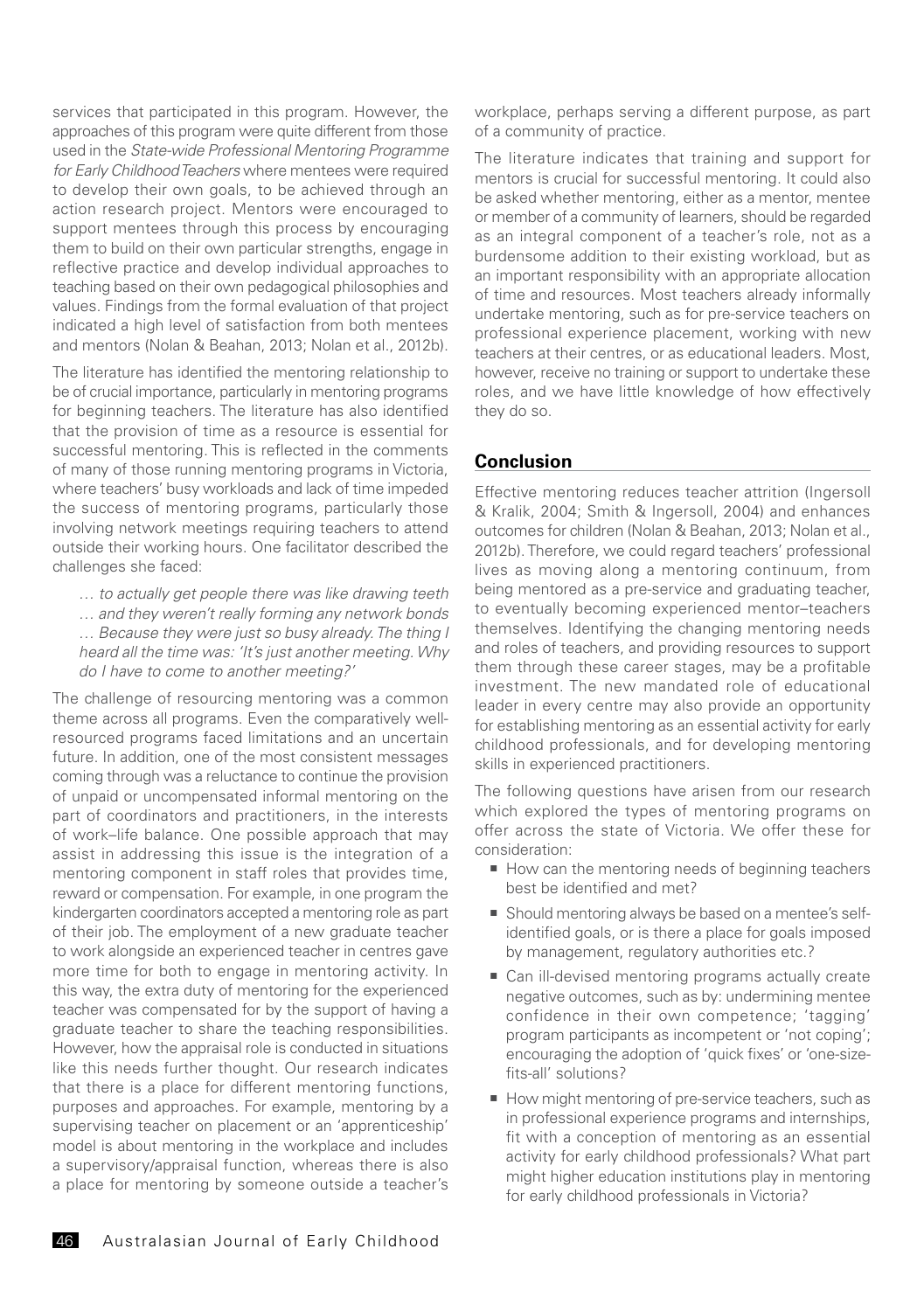As this study has found, and as confirmed by the literature, there are now other alternative mentoring structures (Hargreaves & Fullan, 2000), which challenge the top-down, unidirectional models of the past. These structures are driven by the social changes experienced within the education field such as 'reciprocal teaching and learning and the call for mutual trust between mentors and protégés … These practices involving mutual learning or collaborative mentorship challenge the conventional view of "other" as the subject, the learner, or the ignorant' (Mullen & Kealy, 2000, p. 3). We hope our questions can promote further thinking about mentoring within the early childhood field, and what needs to be considered to shape mentoring for the future.

#### **Acknowledgements**

We wish to thank the Department of Education and Training for giving us the opportunity to work on this project. We are grateful to the many people involved in mentoring initiatives across Victoria who generously agreed to be interviewed. We also acknowledge Iris Dumenden, the Research Officer for this project, who compiled the initial literature review, conducted the interviews and wrote up the transcripts.

#### **References**

Australian Children's Education and Care Quality Authority (ACECQA). (2011). *Guide to National Quality Standards (Guide 3)*. Canberra, Australia: ACECQA.

Boyer, L., & Lee, C. (2001). Converting challenges to success: supporting a new teacher of students with autism. *Journal of Special Education*, *35*, 75–83.

Buysse, V., Sparkman, K. L., & Wesley, P. W. (2003). Communities of practice: connecting what we know with what we do*. Exceptional Children*, *69*(3), 263–277.

Devos, A. (2010). New teachers, mentoring and the discursive formation of professional identity. *Teaching and Teacher Education: An International Journal of Research and Studies*, *26*, 1219–1223.

Elliott, E. (2004). Building a partnership through collaboration, reflection, dialogue. *Journal of Early Childhood Teacher Education*, *24*(4), 247–255.

Gallagher, P. A., Abbott-Shim, M., & VandeWiele, L. (2011a). An evaluation of the Individualised Learning Intervention: a mentoring program for early childhood teachers. *NHSA Dialog: A Researchto-Practice Journal for the Early Childhood Field, 14*(2), 57–74.

Gallagher, P. A., Abbott-Shim, M., & VandeWiele, L. (2011b). Head Start mentor teachers impact child outcomes in protégé teachers' classrooms. *NHSA Dialog: A Research-to-Practice Journal for the Early Childhood Field, 14*(2), 75–78.

Hargreaves, A., & Fullan, M. (2000). Mentoring in the new millennium. *Theory into Practice*, *39*(1), 50–56.

Ingersoll, R., & Kralik, J. M. (2004). The impact of mentoring on teacher retention: What the research says. *Research Review: Teacher Quality*. Education Commission of the States (ECS).

Long, J. S., McKenzie-Robblee, S., Schaefer, L., Steeves, P., Wnuk, S., Pinnegar, E., & Jean Clandinin, D. (2012). Literature review on induction and mentoring related to early career attrition and retention. *Mentoring and Tutoring: Partnerships in Learning*, *20*, 7–26.

McCormick, K. M., & Brennan, S. (2001). Mentoring the new professional in interdisciplinary early childhood education: The Kentucky Teacher Internship Program. *Topics in Early Childhood Special Education*, *21*(3), 131–149.

Moir, E., & Gless, J. (2001). Quality induction: an investment in teachers. *Teacher Education Quarterly*, *28*, 109–114.

Mullen, C. A., & Kealy, A. W. (2000). New visions of mentoring. *Theory into Practice*, *39*(1), 2–3.

Nolan, A., & Beahan, J. (2013). *State-wide professional mentoring program for early childhood teachers final reports cohort 3 December 2013*. Melbourne, Victoria: DET.

Nolan, A., Morrissey, A. M., & Dumenden, I. (2012a). *Mentoring for early childhood teachers: research report 2012*. Melbourne, Victoria: DET.

Nolan, A., Morrissey, A. M., Beahan, J., & Dumenden, I. (2012b). *State-wide professional mentoring program for early childhood teachers December 2012 report*. Melbourne, Victoria: DET.

Nolan, A., Morrissey, A. M., & Dumenden, I. (2013). Expectations of mentoring in a time of change: views of new and professionally isolated early childhood teachers in Victoria, Australia. *Early Years: An International Research Journal*, *33*(2), 161–171.

Pavia, L., Nissen, H., Hawkins, C., Monroe, M., & Filimon-Demyen, D. (2003). Mentoring early childhood professionals. *Journal of Research in Childhood Education*, *17*(2), 250–260.

Rippon, J., & Martin, M. (2006). Call me teacher: the quest of new teachers. *Teachers and Teaching: Theory and Practice*, *12*, 305–324.

Roberts, A. (2000). Mentoring revisited: A phenomenological reading of the literature. *Mentoring and Tutoring: Partnership in Learning*, *8*(2), 145–170.

Rowley, J. B. (1999). The good mentor. *Educational Leadership*, May 1999, 20–22.

Smith, T. M., & Ingersoll, R. M. (2004). What are the effects of induction and mentoring on beginning teacher turnover? *American Educational Research Journal, 41*(3), 681–714.

Sorcinelli, M. D., & Yun, J. (2007). From mentor to mentoring networks: mentoring in the new academy. *Change: The Magazine of Higher Learning*, *39*(6), 58–61.

Stanulis, R. N., & Russell, D. (2000). "Jumping in": trust and communication in mentoring student teachers. *Teaching and Teacher Education*, *16*, 65–80.

State of Victoria Department of Education and Early Childhood Development (DEECD). (2011). *Victorian Early Years Learning and Development Framework*. Melbourne: DEECD & Victorian Curriculum and Assessment Authority.

Waterman, S., & Ye, H. (2011). Effects of mentoring programs on new teacher retention: A literature review. *Mentoring and Tutoring: Partnership in Learning*, *19*, 139–156.